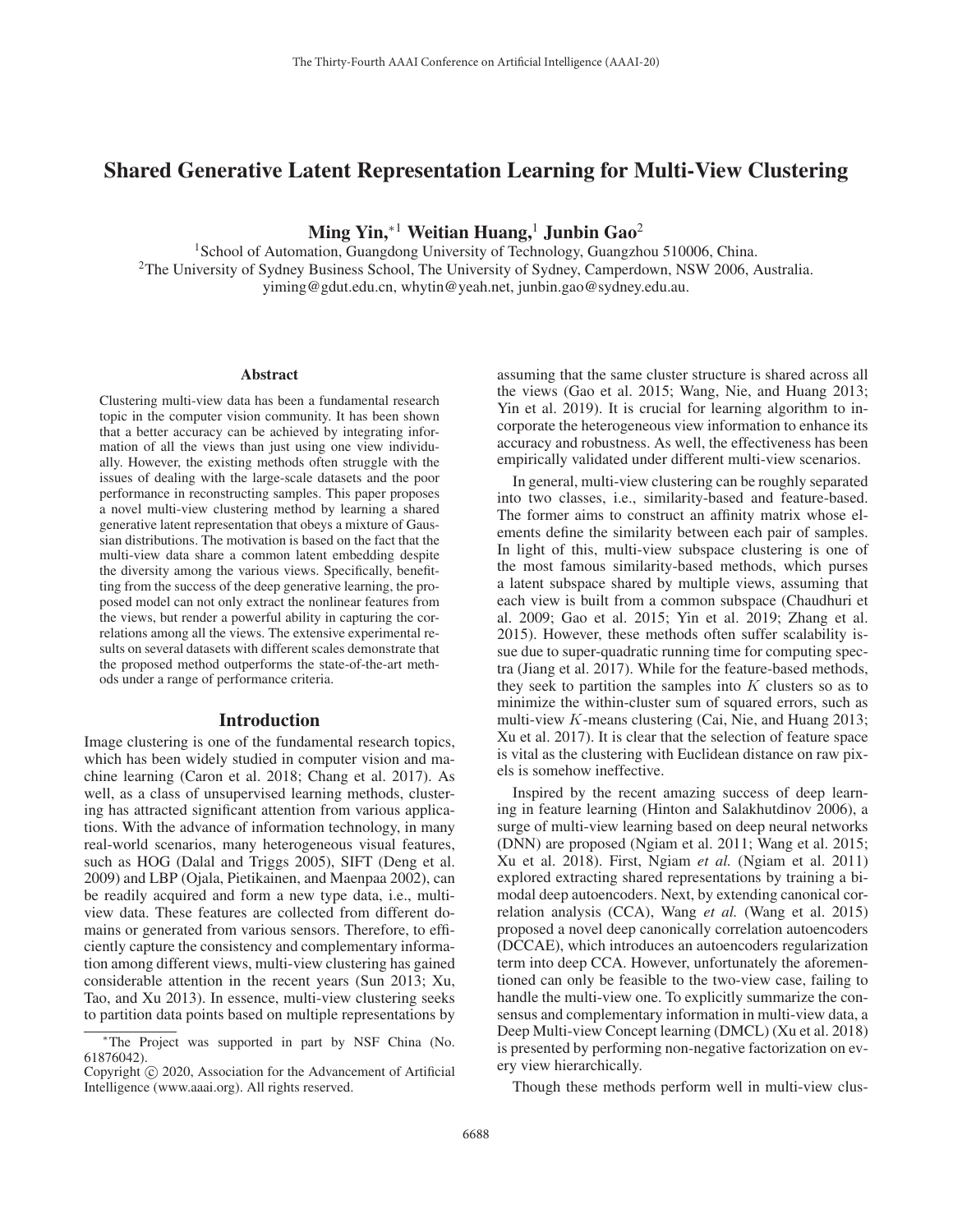tering, the generative process of multi-view data cannot be modeled such that they can be used to generate samples accordingly. To this end, benefiting from the success of approximate Bayesian inference, the variational autoencoders (VAE) have been the most popular algorithm under the framework that combines differentiable models with variational inference (Kingma and Welling 2014; Pu et al. 2016). By modeling the data generative procedure with a Gaussian Mixture Model (GMM) model and a neural network, Jiang *et al.* (Jiang et al. 2017) proposed a novel unsupervised generative clustering approach within the framework of VAE, namely Variational Deep Embedding (VaDE). Although it has shown great advantages in clustering, it is not able to be applied *directly* to multi-view learning.

Targeting for classification and information retrieval, Srivastava *et al.* (Srivastava and Salakhutdinov 2014) presented a deep Boltzmann machine for learning a generative model of multi-view data. Until recently there was no successful multi-view extension to clustering yet. The main obstacle is how to efficiently exploit the shared generative latent representation across the views in *unsupervised* way. To tackle this issue, in this paper, we propose a novel multi-view clustering by learning a shared generative latent representation that obeys a mixture of Gaussian distributions, namely Deep Multi-View Clustering via Variational Autoencoders (DMVCVAE). In particular, our motivation is based on the fact that the multi-view data share a common latent embedding despite the diversity among the views. Meanwhile, the proposed model benefits from the success of the deep generative learning, which can capture the data distribution by neural networks.

In summary, our contributions are as follows.

- We present to learn a shared generative latent representation for multi-view clustering. Specifically, the generative approach assumes that the data of different views share a commonly conditional distribution of hidden variables given observed data and the hidden data are sampled independently from a mixture of Gaussian distributions.
- To better exploit the information from multiple views, we introduce a set of non-negative combination weights which will be learned jointly with the deep autoencoders network in a unified framework.
- We conduct a number of numerical experiments showing that the proposed method outperforms the state-of-the-art clustering models on several famous datasets including large-scale multi-view data.

### Related Works

In literature, there are a few studies on clustering using deep neural networks (Ji et al. 2017; Peng et al. 2016; Tian et al. 2014; Xie, Girshick, and Farhadi 2016; Yang et al. 2017). In a sense, the algorithms are roughly divided into two categories, i.e., separately and jointly deep clustering approaches. The earlier deep clustering algorithms (Ji et al. 2017; Peng et al. 2016; Tian et al. 2014) often work in two stages: firstly, extracting deep features and performing traditional clustering successively, such as the  $K$ -means and spectral clustering, for the final segmentation. Yet the separated process does not help learn clustering favourable features. To this end, the jointly feature learning and clustering methods (Xie, Girshick, and Farhadi 2016; Yang et al. 2017) are proposed based on deep neural networks. In (Xie, Girshick, and Farhadi 2016), Xie *et al.* presented Deep Embedded Clustering (DEC) to learn a mapping from the data space to a lower-dimensional feature space, where it iteratively optimizes a Kullback-Leibler (KL) divergence based clustering objective. In (Yang et al. 2017), Yang *et al.* proposed a dimensionality reduction jointly with K-means clustering framework, where deep neural networks are applied to dimensionality reduction.

However, due to the limitation of the similarity measures in the aforementioned methods, the hidden, hierarchical dependencies in the latent space of data are often not able to be captured effectively. Instead, deep generative models were built to better handle the rich latent structures within data (Jiang et al. 2017). In essence, deep generative models are utilized to estimate the density of observed data under some assumptions about its latent structure, i.e., the hidden causes. Recently, Jiang *et al.* (Jiang et al. 2017) proposed a novel clustering framework, by integrating VAE and a GMM for clustering tasks, namely Variational Deep Embedding (VaDE). Unfortunately, as this method mainly focuses on single-view data, the complementary information from multiple heterogeneous views cannot be efficiently exploited. In other words, the existing generative model cannot deal with the shared latent representations for modeling the generative process of each view data.

## The Proposed Method

### The Architecture

Given a collection of multi-view data set  $\{X^{(v)} \in \mathbb{R}^{d_v \times n}\}\$  $(v = 1, 2, ..., m)$ , totally m views, it is reasonable to assume that the *i*-th sample of the *v*-th view  $x_i^{(v)} \in \mathbb{R}^{d_v}$  is generated by some unknown process for example from an generated by some unknown process, for example, from an unobserved continuous variable  $z \in \mathbb{R}^d$ . The variable z is a common hidden representation shared by all views. Furthermore, in a typical setting, each sample  $x^{(v)}$  of a view is assumed to be generated through a two-stage process: first the hidden variable z is generated according to some prior distribution and then the observed sample  $x^{(v)}$  is yielded by some conditional distributions  $p_{\theta(v)}(\mathbf{x}^{(v)}|\mathbf{z})$ . Usually, due to the unknown of the z and parameters  $\theta$  the prior  $p_{\theta}(\mathbf{z})$  and the unknown of the z and parameters  $\theta$ , the prior  $p_{\theta}(z)$  and the likelihood  $p_{\theta(v)}(\mathbf{x}^{(v)}|\mathbf{z})$  are hidden.<br>For clustering tasks, it is desired the

For clustering tasks, it is desired that the observed sample is generated jointly according to the latent variable z and an assumed clustering variable c. However, the most existing variational autoencoders are not suitable for clustering tasks by design, even to say nothing of multi-view clustering. Therefore, we are motivated to present a novel multi-view clustering under the VAE framework, by incorporating clustering-promoting objective intuitively. Ideally we shall assume that the sample generative process is given by the new likelihood  $p_{\theta(v)}(\mathbf{x}^{(v)}|\mathbf{z}, c)$ , conditioned on both the hidden variable z and the cluster label c. However for the hidden variable  $z$  and the cluster label  $c$ . However for simplicity we break the direct dependence of  $x^{(v)}$  on c conditioned on an assumed Gaussian mixture variable z. The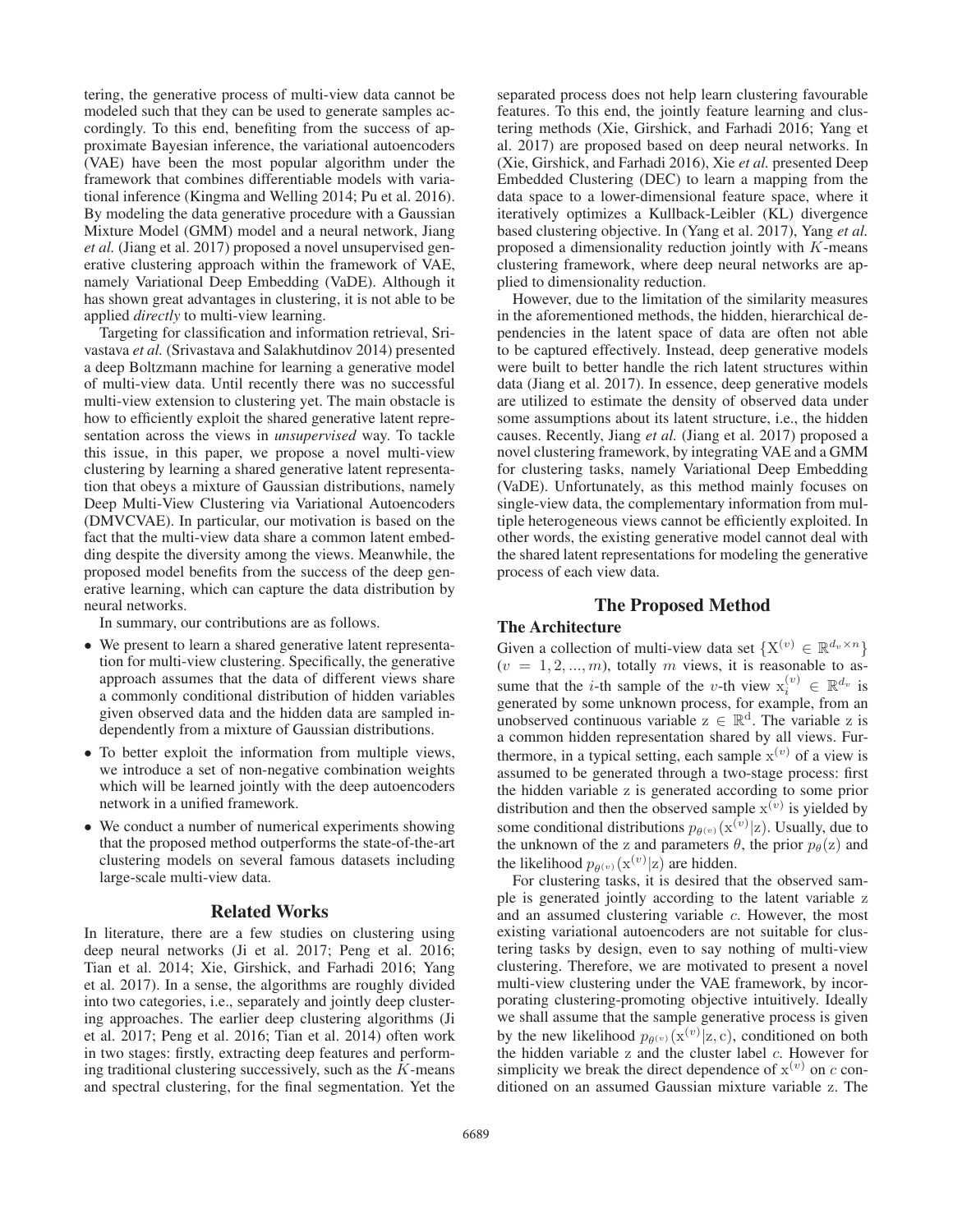proposed framework is shown in the right panel of Figure 1. In this architecture, multi-view samples  $\{x^{(v)}\}$  are generated by using DNN  $f(.)$  to decode the common hidden variable by using DNN  $f(\cdot)$  to decode the common hidden variable z, which is sampled by GMM as we assumed. To efficiently infer the posterior of both z and  $c$  from the information of multiple views, a novel weighted target distribution is introduced, based on individual variational distribution of z from each view. In order to optimize the evidence lower bound (ELBO), similar to VAE, we use DNN  $q(\cdot)$  to encode observed data and incorporate the distribution of multiple embeddings to infer the shared latent representation z.

### The Objective

For the sake of simplicity, we express a generic multiview variable as  $\{x^{(v)}\} := \{x^{(1)}, ..., x^{(v)}, ..., x^{(m)}\}$  where  $x^{(v)}$  is the general variable of the *n*-th view Consider the lais the general variable of the  $v$ -th view. Consider the latent variables z and the discrete latent variable  $c$  ( $c =$  $1, 2, \dots, K$ ). Without loss of generality, in light of clustering task under the framework of VAE, we aim to compute the common probabilistic cluster assignment of  $\{x^{(v)}\}$ <br>shared, across, views, denoted by  $p(z|c(x^{(v)}))$ . By the shared across views, denoted by  $p(z, c | \{x^{(v)}\})$ . By the Bayes theorem the corresponding posterior of z and c given Bayes theorem, the corresponding posterior of  $z$  and  $c$  given  $\{x^{(v)}\}$  is computed as follow.

$$
p(\mathbf{z}, c | \{\mathbf{x}^{(v)}\}) = \frac{p(\{\mathbf{x}^{(v)}\} | \mathbf{z}, c)p(\mathbf{z}, c)}{\int_{\mathbf{z}} \sum_{c} p(\{\mathbf{x}^{(v)}\} | \mathbf{z}, c)p(\mathbf{z}, c) d\mathbf{z}}, \quad (1)
$$

where we assume the views are independent, i.e.,  $p({\mathbf{x}^{(v)}}|{\mathbf{z}}, c) = \prod_{v=1}^{m} p({\mathbf{x}^{(v)}}|{\mathbf{z}}, c)^{1}$ .<br>As the integral is intractable in

As the integral is intractable, it is hard to calculate the posterior. Inspired by the principle of VAE (Kingma and Welling 2014), we turn to compute an appropriate posterior  $q(z, c | \{x^{(v)}\})$  to approximate the true posterior  $p(z, c | \{x^{(v)}\})$  by minimizing the following KL divergence  $p(z, c | {x<sup>(v)</sup>} )$  by minimizing the following KL divergence<br>between them between them

$$
D_{KL}(q(\mathbf{z}, c | \{\mathbf{x}^{(v)}\}) || p(\mathbf{z}, c | \{\mathbf{x}^{(v)}\})
$$
  
= 
$$
\int_{\mathbf{z}} \sum_{c} q(\mathbf{z}, c | \{\mathbf{x}^{(v)}\}) \log \frac{q(\mathbf{z}, c | \{\mathbf{x}^{(v)}\})}{p(\mathbf{z}, c | \{\mathbf{x}^{(v)}\})} d\mathbf{z}
$$
  
= 
$$
-E_{q(\mathbf{z}, c | \{\mathbf{x}^{(v)}\})} \left[ \log \frac{p(\{\mathbf{x}^{(v)}\}, \mathbf{z}, c)}{q(\mathbf{z}, c | \{\mathbf{x}^{(v)}\})} \right] + \log p(\{\mathbf{x}^{(v)}\}),
$$
(2)

where

$$
\mathcal{L}_{\text{ELBO}}(\{\mathbf{x}^{(v)}\}) \stackrel{\triangle}{=} E_{q(\mathbf{z},c|\{\mathbf{x}^{(v)}\})} \left[ \log \frac{p(\{\mathbf{x}^{(v)}\}, \mathbf{z}, c)}{q(\mathbf{z},c|\{\mathbf{x}^{(v)}\})} \right] \quad (3)
$$

is called the evidence lower bound (ELBO) and  $\log p(\lbrace \mathbf{x}^{(v)} \rbrace)$  is log-likelihood.<br>Minimizing KL divergence

Minimizing KL divergence is equivalent to maximizing the ELBO. Often  $q(z, c | \{x^{(v)}\})$  is assumed to be a mean-<br>field distribution and can be readily factorized by field distribution and can be readily factorized by

$$
q(\mathbf{z}, c | \{\mathbf{x}^{(v)}\}) = q(\mathbf{z} | \{\mathbf{x}^{(v)}\}) q(c | \{\mathbf{x}^{(v)}\}). \tag{4}
$$

Due to the powerfulness of DNN to approximate nonlinear function, we here introduce a neural network  $g(\cdot)$ 

to infer  $q(z|\{x^{(v)}\})$ , with parameters  $\{\phi^{(v)}\}_{v=1}^m$ . That is,<br>DNN is utilized to encode observed view data into latent DNN is utilized to encode observed view data into latent representation. Meanwhile, to incorporate multi-view information, we propose a combined variational approximation  $q(z|\{x^{(v)}\})$ . Considering the importance of different views,<br>we introduce a weight vector  $w = [w_1, w_2, \ldots, w_m]^T$  ( $w_n >$ we introduce a weight vector  $w = [w_1, w_2, ..., w_m]^T (w_v \ge 0 \sum w_v = 1)$  to fuse the distribution of hidden variables so  $0, \sum w_v = 1$  ) to fuse the distribution of hidden variables, so that the consistency and complementary of multi-view data that the consistency and complementary of multi-view data can be better exploited. In particular, we assume the variational approximation to the posterior of latent representation z to be a Gaussian by integrating information from multiple views as follows.

$$
[\tilde{\mu}^{(v)}; \log(\tilde{\sigma}^{(v)})^2] = g(\mathbf{x}^{(v)}; \phi^{(v)}), \tag{5}
$$

$$
\tilde{\mu} = \sum_{i=1}^{m} w_i \tilde{\mu}^{(i)}, \qquad (6)
$$

$$
\tilde{\sigma}^2 = \sum_{i=1}^m (w_i \tilde{\sigma}^{(i)})^2, \qquad (7)
$$

$$
q(\mathbf{z}|\{\mathbf{x}^{(v)}\}) = \mathcal{N}(\mathbf{z}|\tilde{\mu}, \tilde{\sigma}^2 \mathbf{I}), \tag{8}
$$

where **I** is an identity matrix with suitable dimension. In the standard VAE, each pair of  $\tilde{\mu}^{(v)}$  and  $(\tilde{\sigma}^{(v)})^2$  defines a Gaus-<br>sian for latent variable z in the *y*-th view. We have fused the sian for latent variable z in the  $v$ -th view. We have fused the information in Eqs.  $(5) - (8)$ .

Furthermore, ELBO can be rewritten by

$$
\mathcal{L}_{ELBO}(\{x^{(v)}\})
$$
\n
$$
= E_{q(z,c|\{x^{(v)}\})} \left[ \log \frac{p(\{x^{(v)}\}, z, c)}{q(z,c|\{x^{(v)}\})} \right]
$$
\n
$$
= \int_{z} q(z|\{x^{(v)}\}) \log \frac{p(\{x^{(v)}\}|z)p(z)}{q(z|\{x^{(v)}\})} dz
$$
\n
$$
- \int_{z} q(z|\{x^{(v)}\}) D_{KL}(q(c|\{x^{(v)}\})||p(c|z)) dz, \qquad (9)
$$

Hence, we set  $D_{KL}(q(c|\{x^{(v)}\})||p(c|z)) \equiv 0$  to maximize  $\mathcal{L}_{\text{ELBO}}(\{x^{(v)}\})$ , due to the first term has no relationship with c and the second term is non-negative. As a result we with  $c$  and the second term is non-negative. As a result, we use the following equation to compute  $q(c|\{\mathbf{x}^{(v)}\})$ , i.e.,

$$
q(c|\{\mathbf{x}^{(v)}\}) = p(c|\mathbf{z}) \equiv \frac{p(c)p(\mathbf{z}|c)}{\sum_{c} p(c)p(\mathbf{z}|c)}.
$$
 (10)

This means we are proposing a mixture model for the latent prior  $p(z)$ . Particularly we implement the latent prior  $p(z)$  as a Gaussian mixture as follows,

$$
p(c) = Cat(c|\pi), \quad p(z|c) = \mathcal{N}(z|\mu_c, \sigma_c^2 \mathbf{I}),
$$

where  $Cat(c|\pi)$  is the categorical distribution with param-<br>eter  $\pi = (\pi, \pi_K) \in \mathbb{R}^K$   $\sum \pi_i = 1$  such that  $\pi_i$ eter  $\pi = (\pi_1, ..., \pi_K) \in \mathbb{R}_+^K$ ,  $\sum \pi_c = 1$  such that  $\pi_c$ <br>  $(c = 1, ..., K)$  is the prior probability for cluster c and both  $(c = 1, ..., K)$  is the prior probability for cluster c, and both  $u_a$  and  $\sigma^2$   $(c = 1, K)$  are the mean and the variance of  $\mu_c$  and  $\sigma_c^2$  ( $c = 1, ..., K$ ) are the mean and the variance of the c-th Gaussian component respectively the c-th Gaussian component, respectively.

Once the latent variable z is produced according to the GMM prior, the multi-view data generative process will defined by, for the binary observed data,

$$
\mu_{\theta^{(v)}} = f(z; \theta^{(v)}), \quad p(x^{(v)}|z) = \text{Ber}(x^{(v)} | \mu_{\theta^{(v)}}),
$$

<sup>&</sup>lt;sup>1</sup>Hereafter the model parameter  $\theta^{(v)}$  is omitted.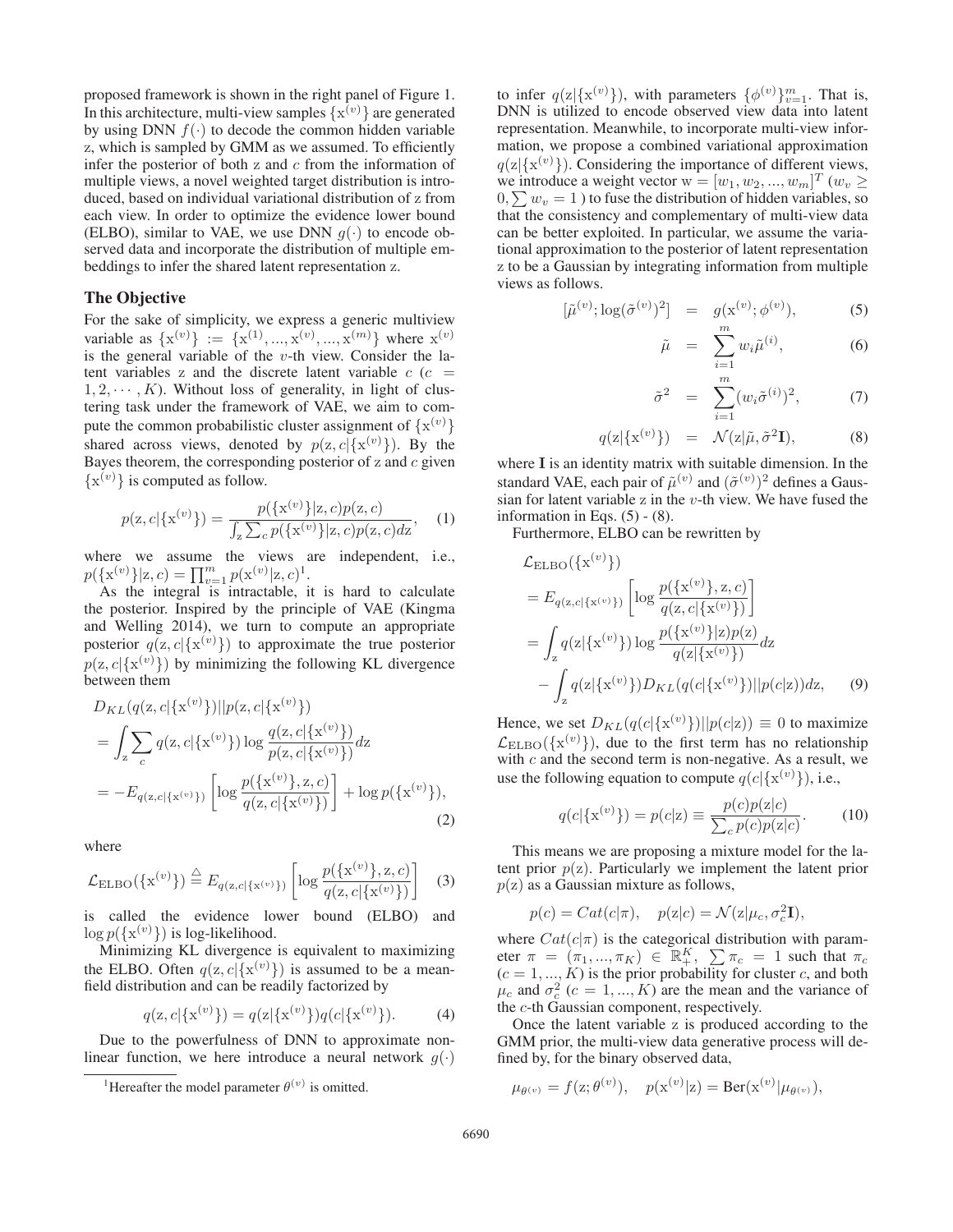

Figure 1: The architecture of the proposed multi-view model (Best seen on screen.). The data generative process under the deep autoencoders framework is performed in three steps. (a). A cluster  $c$  is first picked from the categorical distribution; (b). A shared latent representation z is sampled by GMM model coresponding to the prior picked cluster; (c). DNN  $f(z; \theta^{(v)})$ decodes the latent embedding into an observable  $x^{(v)}$ . In the inference process, the encoder network  $g(\cdot)$  and weighted fusion to variational distribution are applied to infer the posterior of both z and c from the inf to variational distribution are applied to infer the posterior of both z and c from the information of multiple views.

where  $f(z; \theta^{(v)})$  is a deep neural network whose input<br>is z parameterized by  $\theta^{(v)}$  and Ber( $(u, \cdot)$ ) is multivariate is z parameterized by  $\theta^{(v)}$ , and Ber( $\mu_{\theta^{(v)}}$ ) is multivariate<br>Bernoulli distribution parameterized by  $\mu_{\theta^{(v)}}$  Or for the Bernoulli distribution parameterized by  $\mu_{\theta}(v)$ . Or for the continuous data,

$$
\mu_{\theta^{(v)}} = f_1(\mathbf{z}; \theta^{(v)}),\tag{11}
$$

$$
\log(\sigma_{\theta^{(v)}}^2) = f_2(z; \theta^{(v)}),\tag{12}
$$

$$
p(\mathbf{x}^{(v)}|\mathbf{z}) = \mathcal{N}(\mathbf{x}^{(v)}|\mu_{\theta^{(v)}}, \sigma_{\theta^{(v)}}^2),
$$
 (13)

where  $f_1(\cdot)$  and  $f_2(\cdot)$  are all deep neural networks with appropriate parameters  $\theta^{(v)}$ , producing the mean and variance for the Gaussian likelihoods. The generative process is depicted in the right part of Figure 1.

For the v-th view, since  $x^{(v)}$  and c are independent conditioned on z, the joint probability  $p({x^{(v)}}, z, c)$  can be decomposed by composed by,

$$
p(\{\mathbf{x}^{(v)}\}, \mathbf{z}, c) = = p(\{\mathbf{x}^{(v)}\}|\mathbf{z})p(\mathbf{z}|c)p(c). \tag{14}
$$

Next, to use the Stochastic Gradient Variational Bayes (SGVB) (Kingma and Welling 2014), by using the *reparameterization* trick,the objective function of our method can be formulated by,

$$
\mathcal{L}_{\text{ELBO}}(\{\mathbf{x}^{(v)}\}) = \sum_{c=1}^{K} \gamma_c \log \frac{\pi_c}{\gamma_c} + \frac{1}{2} \sum_{j=1}^{J} (1 + \log \tilde{\sigma}^2|_j) \n+ \frac{1}{L} \sum_{v=1}^{m} \sum_{i=1}^{L} \sum_{i=1}^{D} \mathbf{x}_i^{(v)} \log \mu_{\theta^{(v)}}|_i^l + (1 - \mathbf{x}_i^{(v)}) \log (1 - \mu_{\theta^{(v)}}|_i^l) \n- \frac{1}{2} \sum_{c=1}^{K} \gamma_c \sum_{j=1}^{J} (\log \sigma_c^2|_j + \frac{\tilde{\sigma}^2|_j}{\sigma_c^2|_j} + \frac{(\tilde{\mu}|_j - \mu_c|_j)^2}{\sigma_c^2|_j}), \tag{15}
$$

where  $\mu_{\theta(v)}$  is outputs of the DNN  $f(\cdot)$ , L denotes the number of Monte Carlo samples in the SGVB estimator and is usually set to be 1. The dimension for  $x^{(v)}$  and  $\mu_{\theta^{(v)}}$  is D

while the dimension for  $\mu_c$ ,  $\tilde{\mu}$ ,  $\sigma_c^2$  and  $\tilde{\sigma}^2$  is J.  $x_i^{(v)}$  denotes the *i* th element of  $x^{(v)}$   $\star$ <sup>1</sup> represents *l* th sample and *i* th the *i*-th element of  $x^{(v)}$ ,  $*|_i^l$  represents *l*-th sample and *i*-th element of  $*$  and  $*|_i$  means the *i*-th element of  $*$   $\gamma$  denotes element of  $*$ , and  $*|_j$  means the j-th element of  $*$ .  $\gamma_c$  denotes  $q(c|\{x^{(v)}\})$  for simplicity.<br>For the continuous data

For the continuous data, the objective function is rewritten as:

$$
\mathcal{L}_{ELBO}(\{\mathbf{x}^{(v)}\}) = \sum_{c=1}^{K} \gamma_c \log \frac{\pi_c}{\gamma_c} + \frac{1}{2} \sum_{j=1}^{J} (1 + \log \tilde{\sigma}^2 |_{j}) \n+ \frac{1}{L} \sum_{v=1}^{m} \sum_{i=1}^{L} \sum_{i=1}^{D} -\frac{1}{2} \log 2\pi \sigma_{\theta(v)}^2 |_{i}^{l} - \frac{(\mathbf{x}_i^{(v)} - \mu_{\theta(v)}|_{i}^{l})^2}{2\sigma_{\theta(v)}^2 |_{i}^{l}} \n- \frac{1}{2} \sum_{c=1}^{K} \gamma_c \sum_{j=1}^{J} (\log \sigma_c^2 |_{j} + \frac{\tilde{\sigma}^2 |_{j}}{\sigma_c^2 |_{j}} + \frac{(\tilde{\mu}|_{j} - \mu_c|_{j})^2}{\sigma_c^2 |_{j}}),
$$
\n(16)

where  $\mu_{\theta}(v)$  and  $\sigma_{\theta}(v)$  can be obtained by Eq. (11) and Eq. (12), respectively. Intuitively, the third term of Eq. (16) is used for reconstruction, and the rest is the KL divergence from the Gaussian mixture prior  $p(z, c)$  to the variational posterior  $q(z, c | \{x^{(v)}\})$ . As such, the model can not only generate the samples well but make variational inference generate the samples well, but make variational inference close to our hypothesis.

*Remark:* Note that although our model is also equipped with VAE and GMM, it is distinct from the existing work (Du, Du, and He 2017; Jiang et al. 2017). Our model focuses on multi-view clustering task by simultaneously learning the generative network, inference network and the weight of each view.

By a direct application of the chain rule and estimators, similar to the work (Du, Du, and He 2017; Jiang et al. 2017), the gradients of the loss for Eq. (15) is calculated readily. To train the model, the estimated gradients in conjunction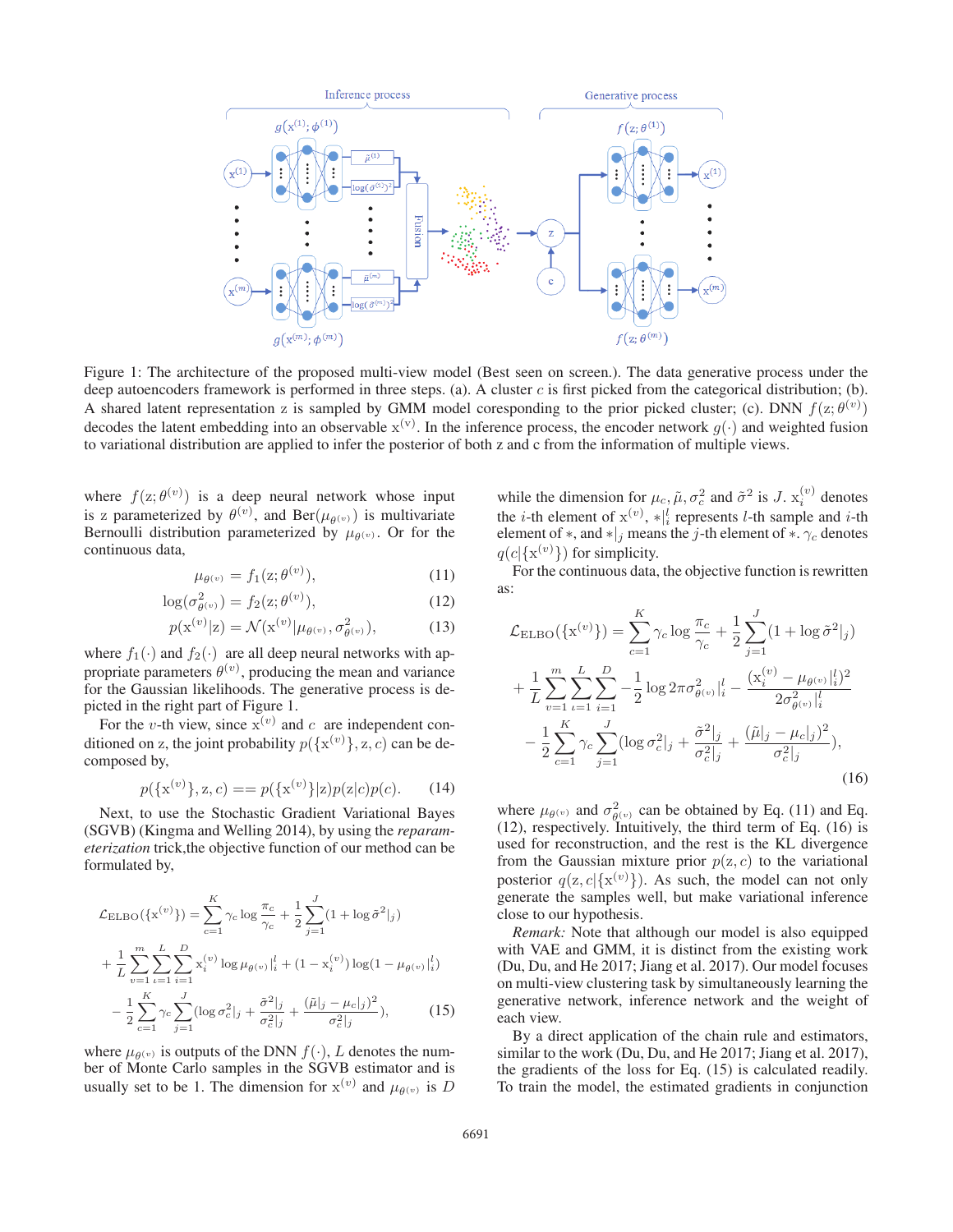Table 1: Dataset Summary

| Datasets        | # of samples | # of views | # of classes |
|-----------------|--------------|------------|--------------|
| UCI digits      | 2.000        |            |              |
| Caltech-7       | 1.474        |            |              |
| ORL.            | 400          |            | 40           |
| NUS-WIDE-Object | 30,000       |            | 31           |

with standard stochastic gradient based optimization methods, such as SGD or Adam, are applied. Overall, the proposed model can be trained with *reparameterization* trick for back-propagation through the mixed Gaussian latent variables. After training, the shared latent representation z is achieved for each sample  $x_i(i = 1, 2, ..., n)$ . Finally the final cluster assignment is computed by Eq. (10).

# Experimental Results

### **Datasets**

To evaluate the performance of the proposed DMVCVAE, we select four real-world datasets including digits, object and facial images. A summary of the dataset statistics is also provided in Table 1.

- UCI digits<sup>2</sup> consists of features of handwritten digits of 0 to 9 extracted from UCI machine learning repository. It contains 2000 data points with 200 samples for each digit. These digits are represented by six types of features, including pixel averages in  $2 \times 3$  windows (PIX) of dimension 240, Fourier coefficients of the character shapesdimension 76, profile correlations (FAC) of dimension 216, Zernike moments (ZER) of dimension 47, Karhunen-Loeve coefficients (KAR) of dimension 64 and morphological features (MOR) of dimension 6.
- Caltech 101 is an object recognition dataset (Li, Fergus, and Perona 2004) containing 8677 images of 101 categories. We chose 7 classes of Caltech 101 with 1474 images, i.e., Face, Motorbikes, Dolla-Bill, Garfield, Snoopy, Stop-Sign and Windsor-Chair. There are six different views, including Gabor features of dimension of 48, wavelet moments of dimension 40, CENTRIST features of dimension 254, histogram of oriented gradients(HOG) of dimension 1984, GIST features of dimension 512, and local binary patterns (LBP) of dimension 928.
- ORL contains 10 different images from each of 40 distinct subjects. For some subjects, the images were taken at different times with varying lighting, facial expressions and facial details. It consists of three types of features: intensity of dimension 4096, LBP features of dimension 3304 and Gabor features of dimension 6750.
- NUS-WIDE-Object (NUS) is a dataset for object recognition which consists of 30000 images in 31 classes. We use 5 features provided by the web-site, i.e. 65 dimension color Histogram (CH), 226 dimension color moments (CM), 145 dimension color correlation (CORR), 74 dimension edge distribution and 129 wavelet texture.

# Experiment Settings

In our experiments, the fully connected network and same architecture settings as DEC (Xie, Girshick, and Farhadi 2016) are used. More specifically, the architectures of  $g(\mathbf{x}^{(v)}; \phi^{(v)})$  and  $f(\mathbf{z}; \theta^{(v)})$  are  $d_v$ -500-500-200-10 and 10-<br>2000-500-500-d., respectively where d. is input dimen-2000-500- $d_v$ , respectively, where  $d_v$  is input dimensionality of each view. Here, other architectures such as Convolutional Neural Network (CNN) and Deep Belief Network (DBN) are also viable options. We use Adam optimizer (Kingma and Ba 2015) to maximize the objective function, and set the learning rate to be 0.0001 with a decay of 0.9 for every 10 epochs.

Initializing the parameters of the deep neural network is usually utilized to avoid the problem that the model might get stuck in a undesirable local minima or saddle points. Here, we use layer-wise pre-training method (Bengio et al. 2007) for training DNN  $g(\cdot)$  and  $f(\cdot)$ . After pre-training, the network  $g(\cdot)$  is adopted to project input data points into the latent representation  $z$ , and then we perform  $K$ -means to  $z$ to obtain K initial centroids of GMM  $\mu_c(c \in \{1, \dots, K\})$ . Besides, the weights w of Eqs. (6) and (7) are initialized to  $\frac{1}{m}$  for each view and the parameter of GMM  $\pi_k$  is initialized to  $\frac{1}{K}$ .

 $K$ .<br>Three popular metrics are used to evaluate the clustering performance, i.e. clustering accuracy (ACC), normalized mutual information (NMI) and adjusted rand index (ARI), in which the clustering accuracy is defined by

$$
ACC = \max_{m \in \mathcal{M}} \frac{\sum_{i=1}^{N} 1\{l_i = m(c_i)\}}{N},
$$

where  $l_i$  is the ground-truth label,  $c_i$  is the cluster assignment obtained by the model, and  $M$  ranges over all possible one-to-one mappings between cluster assignment and labels. The mapping  $m(\cdot)$  can be efficiently fulfilled by the Kuhn-Munkres algorithm (Chen, Donoho, and Saunders 2001). NMI indicates the correlation between predicted labels and ground truth labels. ARI scales from <sup>−</sup>1 to 1, which measures the similarity between two data clusterings, higher value usually means better clustering performance. As each measure penalizes or favors different properties in the clustering, we report results on all the measures for a comprehensive evaluation.

#### Baseline Algorithms

We compare the proposed DMVCVAE with the following clustering methods including both shallow models and deep models.

- *Single View:* Choosing the single view of the best clustering performance using the graph Laplacian derived from and performing spectral clustering on it.
- *Feature Concatenation* (abbreviated to Feature Concat.): Concatenating the features of all views and conducting spectral clustering on it.
- *Kernel Addition*: Building an affinity matrix from every feature and taking an average of them, then inputting to a spectral clustering algorithm.

<sup>2</sup> https://archive.ics.uci.edu/ml/datasets/Multiple+Features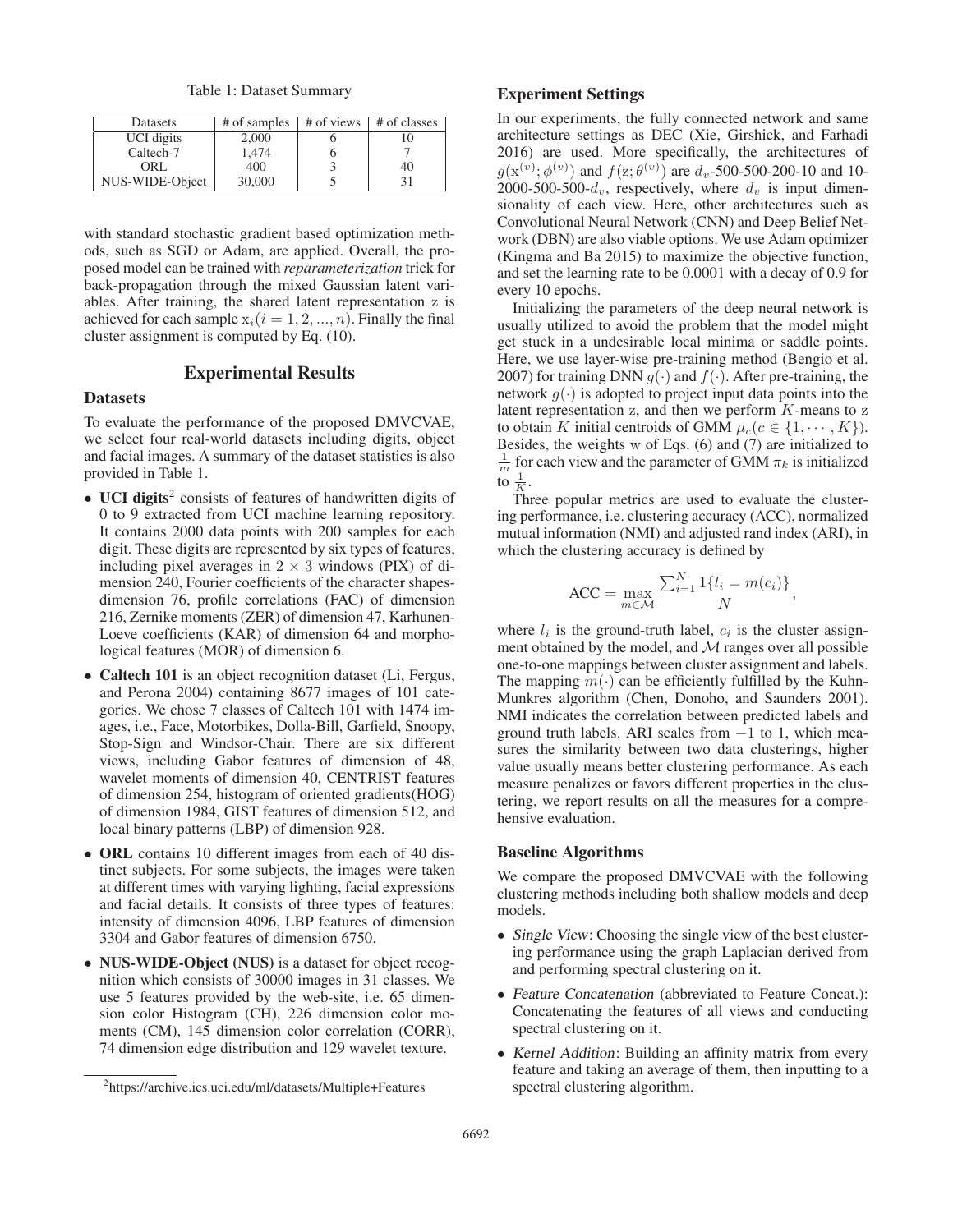- *MultiNMF*(Liu et al. 2013): *Multi-view NMF* applies NMF to project each view data to the common latent subspace. This method can be roughly considered as onelayer version of our proposed method.
- *LT-MSC*(Zhang et al. 2015): *Low-rank tensor constrained multi-view subspace clustering* proposes a multi-view clustering by considering the subspace representation matrices of different views as a tensor.
- *SCMV-3DT*(Yin et al. 2019): *Low-rank multi-view clustering in third-order tensor space via t-linear combination* using *t-product* based on the circular convolution to reconstruct multi-view tensorial data by itself with sparse and low-rank penalty.
- *DCCA* (Andrew et al. 2013): Providing flexible nonlinear representations with respect to the correlation objective measured on unseen data.
- *DCCAE* (Wang et al. 2015): Combining the DCCA objective and reconstruction errors of the two views.
- *VCCAP* (Wang et al. 2016): Using a deep generative method to achieve a natural idea that the multiple views can be generated from a small set of shared latent variables.

# Performance Evaluation

We first compare our method with six shallow models on the chosen test datasets. The parameter settings for the compared methods are done according to their authors' suggestions for their best clustering scores. The clustering performance of different methods are achieved by running 10 trials and reporting the average score of the performance measures, shown in Table 2. The bold numbers highlight the best results.

As can be seen, except for the *Single View*, the other methods exploit all of views data with an improved performance than using a single view.In terms of all of these evaluation criteria, our proposed method consistently outperforms the shallow models for UCI digits and Caltech-7 datasets. In particularly, for Caltech-7, our method outperforms the second best algorithm in terms of ACC and NMI by 17.7% and 25.0%, respectively. While for ORL dataset, LT-MSC and SCMV-3DT achieves the best result in terms of NMI and ARI, respectively. This may be explained by the small size of ORL dataset, since large-scale datasets often lead to better performance for deep models. The results also verify that our model DMVCVAE significantly benefits from deep learning.

To further verify the performance of our approach among the deep models, we report the comparisons between the deep models, given in Table 3. Since these three models can only handle two views data, we tested all the two view combination and the best clustering score is reported finally. The hyper-parameters of the compared models are suggested by their papers. Specifically, FAC and KAR features are chosen in UCI digits, GIST and LBP features for Caltech-7, and LBP and Gabor features for ORL. For fair comparison, we perform the proposed model on the same views. From Ta-

Table 2: Clustering performance comparison between the propose model and shallows methods.

| Methods         | UCI-digits |        | Caltech-7 |            |        | ORL        |        |            |        |
|-----------------|------------|--------|-----------|------------|--------|------------|--------|------------|--------|
|                 | ACC        | NMI    | ARI       | <b>ACC</b> | NMI    | <b>ARI</b> | ACC    | <b>NMI</b> | ARI    |
| <b>BestView</b> | 0.6956     | 0.6424 | 0.7301    | 0.4100     | 0.4119 | 0.2582     | 0.6700 | 0.8477     | 0.5676 |
| Feature Concat. | 0.6973     | 0.6973 | 0.6064    | 0.3800     | 0.3410 | 0.2048     | 0.6700 | 0.8329     | 0.5590 |
| Kernel Addition | 0.7700     | 0.7456 | 0.3700    | 0.3936     |        | 0.6570     | 0.6000 | 0.8062     | 0.4797 |
| MultiNMF        | 0.7760     | 0.7041 | 0.6031    | 0.3602     | 0.3156 | 0.1965     | 0.6825 | 0.8393     | 0.5736 |
| LT-MSC          | 0.8422     | 0.8217 | 0.7584    | 0.5665     | 0.5914 | 0.4182     | 0.7587 | 0.9094     | 0.7093 |
| SCMV-3DT        | 0.9300     | 0.8608 | 0.8459    | 0.6246     | 0.6031 | 0.4693     | 0.7947 | 0.9088     | 0.7381 |
| Ours            | 0.9570     | 0.9166 | 0.9107    | 0.8014     | 0.8538 | 0.7048     | 0.7975 | 0.9013     | 0.7254 |

Table 3: Clustering performance comparison among the deep models.

| Methods      | UCI-digits |        |        | Caltech-7 |        |        | ORL    |            |        |
|--------------|------------|--------|--------|-----------|--------|--------|--------|------------|--------|
|              | ACC        | NMI    | ARI    | ACC.      | NMI    | ARI    | ACC    | <b>NMI</b> | ARI    |
| <b>DCCA</b>  | 0.8195     | 0.8020 | 0.7424 | 0.8242    | 0.6781 | 0.7131 | 0.6125 | 0.8094     | 0.4699 |
| <b>DCCAE</b> | 0.8205     | 0.8057 | 0.7458 | 0.8462    | 0.7054 | 0.7319 | 0.6425 | 0.8115     | 0.5048 |
| <b>VCCAP</b> | 0.7480     | 0.7320 | 0.6277 | 0.8372    | 0.6301 | 0.7206 | 0.4150 | 0.6440     | 0.2418 |
| Ours         | 0.8875     | 0.8076 | 0.7765 | 0.8568    | 0.7386 | 0.7826 | 0.6950 | 0.8356     | 0.5643 |

ble 3, it is observed that our proposed method significantly outperforms others on all criteria.

#### Relation of our work to VaDE

Our work is inspired by the Variantional Deep Embedding (VaDE) (Jiang et al. 2017), which mainly focuses the clustering for single-view data. However, VaDE cannot be *directly* utilized for multi-view data given its natural structure. Thus in this subsection, we will comprehensively compare ours with VaDE on the datasets, by applying VaDE to single view and concatenated feature respectively. In particular, applying VaDE to single view is to use each view as input, while the concatenated feature is attained by stacking all views to be one long vector, such that the task is performed by single-view clustering. The results are reported in Tables 4- 6. As can be seen, our method achieves the best performance in terms of all measures. For UCI-digits dataset, the score of VaDE with PIX in Single View is the second best. Note that PIX view represents the pixel values of raw images. The similar cases are HOG for Caltech-7 and Intensity feature for ORL respectively. Meanwhile, the performance of Feature Concatenation is even worse than that of using single view. This demonstrates that it is not a feasible way to directly apply VaDE to multi-view clustering. A superior approach is verified to be fully aware of consistency and complementary information from all views.

### Visualizations

In Figure 2, we visualize the latent space on Caltech-7 dataset by various deep models. t-SNE (Maaten and Hinton 2008) is applied to reducing the dimensionality to 2 dimensional space. It can be observed that the embedding learned by DMVCVAE is better than that by DCCAE and VCCAP. Figure 3 shows the learned representations of DMVCVAE on UCI digits dataset. Specifically, we see that,

Table 4: Clustering performance for VaDE on UCI-digits.

| UCI-digits | <b>PIX</b> | FOU 1                                                                                      | FAC | ZER KAR | MOR <sub>I</sub> | Feat. | <b>Ours</b> |
|------------|------------|--------------------------------------------------------------------------------------------|-----|---------|------------------|-------|-------------|
| ACC.       |            | $0.8341$   $0.3741$   $0.7961$   $0.3385$   $0.4321$   $0.2891$   $0.8055$   <b>0.9570</b> |     |         |                  |       |             |
| NMI        |            | $0.7211$   $0.2233$   $0.6771$   $0.1748$   $0.2547$   $0.4958$   $0.7454$   <b>0.9166</b> |     |         |                  |       |             |
| ARI        |            | $0.6765$ $0.1498$ $0.6081$ $0.1062$ $0.1735$ $0.2545$ $0.6682$ $0.9107$                    |     |         |                  |       |             |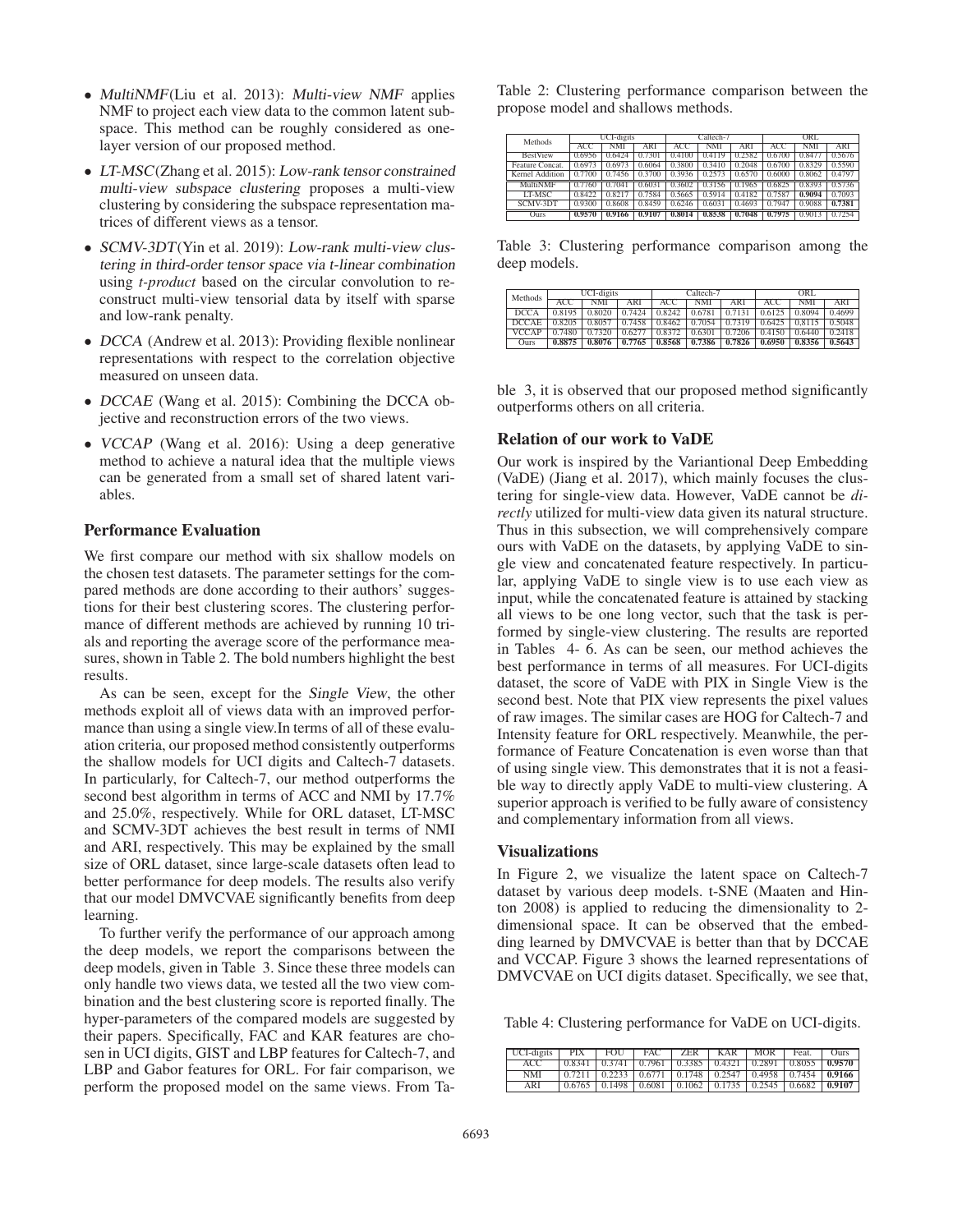

Figure 2: Visualization to show the latent subspaces of Caltech-7 dataset.



Figure 3: Visualization to show the latent subspaces of UCI digits by DMVCVAE visualization from epoch 10 to 100.

Table 5: Clustering performance for VaDE on Caltech-7.

| Caltech-7   Gabor   wavelet   CENT.   HOG   GIST   LBP |                                                                                            |  |  | Feat. | <b>Ours</b> |
|--------------------------------------------------------|--------------------------------------------------------------------------------------------|--|--|-------|-------------|
| ACC                                                    | $0.3868$   $0.4981$   $0.4825$   $0.6078$   $0.4954$   $0.4689$   $0.5752$   <b>0.8014</b> |  |  |       |             |
| NMI                                                    | $0.4262$   $0.5440$   $0.5270$   $0.6427$   $0.5447$   $0.5220$   $0.6143$   $0.8538$      |  |  |       |             |
| ARI                                                    | $0.3130$   $0.3934$   $0.3666$   $0.4979$   $0.4026$   $0.3884$   $0.4620$   <b>0.7048</b> |  |  |       |             |

as training progressing, the latent feature clusters become more and more separated, suggesting that the overall architecture motivates seeking informative representations with better clustering performance.

# Experiment on large-scale multi-view data

With the unprecedentedly explosive growth in the volume of visual data, how to effectively segment large-scale multiview data becomes an interesting but challenging problem (Li et al. 2015; Zhang et al. 2019). Therefore, we further test our model on the large-scale dataset, i.e., NUS-WIDE-Object. As the aforementioned compared methods cannot handle the large-scale data, we compare with the recent work, such as Large-Scale Multi-View Spectral Clustering (LSMVSC) (Li et al. 2015) and Binary Multi-View Clustering (BMVC) (Zhang et al. 2019). In this experiment, we replace the ARI measure with PURITY such that the comparison will be fair<sup>3</sup>. By the similar settings, the clustering results are reported in Table 7. As can be seen, our proposed approach achieved better clustering performance against the compared ones and verified the strong capacity on handling large-scale multi-view clustering.

### **Conclusions**

In this paper, we proposed a novel multi-view clustering algorithm by learning a shared latent representation under the VAE framework. The shared latent embeddings, multi-view

Table 6: Clustering performance for VaDE on ORL.

| ORL        | Intensity | <b>LBP</b> | Gabor  | Feat.                                          | Ours             |
|------------|-----------|------------|--------|------------------------------------------------|------------------|
| ACC.       | 0.5250    | 0.4175     | 0.3260 | 0.4845                                         | $\mid$ 0.7975    |
| <b>NMI</b> | 0.7081    |            |        | $0.5612$   $0.5058$   $0.6958$   <b>0.9013</b> |                  |
| ARI        | 0.4127    | 0.3650     | 0.2486 | 0.3725                                         | $\bigcup 0.7254$ |

| Table 7: Clustering performance for large-scale dataset. |  |  |  |
|----------------------------------------------------------|--|--|--|
|----------------------------------------------------------|--|--|--|

| Methods       | NUS-WIDE-Object |            |               |  |  |  |
|---------------|-----------------|------------|---------------|--|--|--|
|               | ACC.            | <b>NMI</b> | <b>PURITY</b> |  |  |  |
| <b>LSMVSC</b> |                 | 0.1493     | 0.2821        |  |  |  |
| <b>BMVC</b>   | 0.1680          | 0.1621     | 0.2872        |  |  |  |
| Ours          | 0.1909          | 0.2129     | 0.3168        |  |  |  |

weights and deep autoencoders networks are simultaneously learned in a unified framework such that the final clustering assignment is intuitively achieved. Experimental results show that the proposed method can provide better clustering solutions than other state-of-the-art approaches, including the shallow models and deep models.

### **References**

Andrew, G.; Arora, R.; Bilmes, J.; and Livescu, K. 2013. Deep canonical correlation analysis. In *ICML*.

Cai, X.; Nie, F.; and Huang, H. 2013. Multi-view k-means clustering on bigdata. In *IJCAI*.

Caron, M.; Bojanowski, P.; Joulin, A.; and Douze, M. 2018. Deep clustering for unsupervised learning of visual features. In *ECCV*.

Chang, J.; Wang, L.; Meng, G.; Xiang, S.; and Pan, C. 2017. Deep adaptive image clustering. In *ICCV*.

Chaudhuri, K.; Kakade, S. M.; Livescu, K.; and Sridharan,

<sup>&</sup>lt;sup>3</sup>Here we presented the best reported results from their original papers.